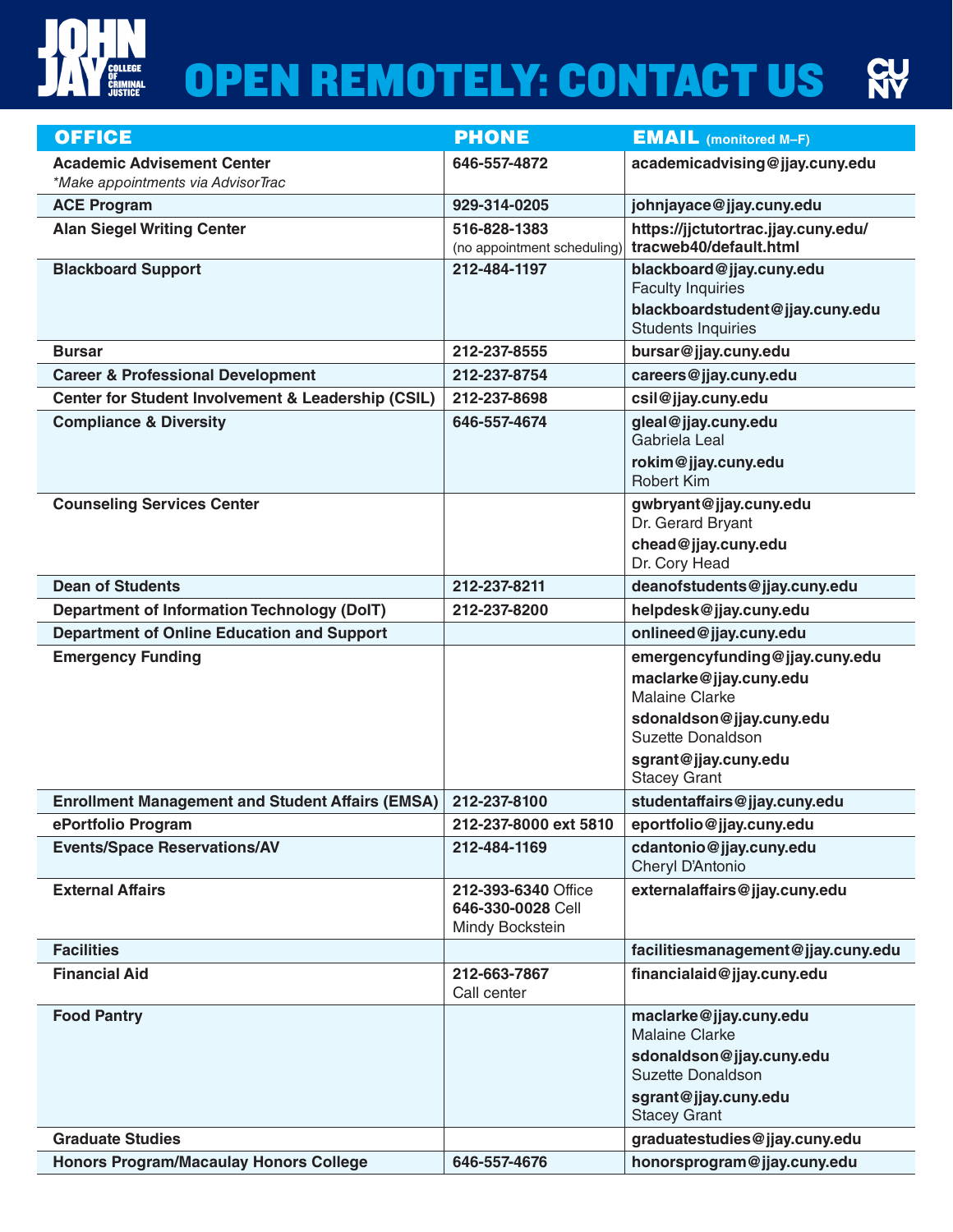| <b>OFFICE</b>                                                                  | <b>PHONE</b>                                                            | <b>EMAIL</b> (monitored M-F)                                              |
|--------------------------------------------------------------------------------|-------------------------------------------------------------------------|---------------------------------------------------------------------------|
| <b>Human Resources</b>                                                         | 212-237-8517                                                            | askhr@jjay.cuny.edu<br>askpayroll@jjay.cuny.edu<br>benefits@jjay.cuny.edu |
| <b>Jay Express</b>                                                             | 212-663-7867                                                            | jayexpress@jjay.cuny.edu                                                  |
| Legal                                                                          | 212-237-8911                                                            | abalkissoon@jjay.cuny.edu<br><b>Tony Balkissoon</b>                       |
| Library                                                                        | 212-237-8997<br>Marta Bladek<br>212-237-8242<br><b>Kathleen Collins</b> | libref@jjay.cuny.edu                                                      |
| <b>Marketing and Communications</b>                                            | 203-395-0858 Cell<br>Rama Sudhakar                                      | rsudhakar@jjay.cuny.edu<br>Rama Sudhakar                                  |
| <b>Math &amp; Science Resource Center</b>                                      |                                                                         | msrc@jjay.cuny.edu                                                        |
| <b>Media Relations</b>                                                         | 212.237.8645 Office<br>646-369-8988 Cell                                | rrelkin@jjay.cuny.edu<br><b>Richard Relkin</b>                            |
| <b>Military and Veteran's Services</b>                                         | 212-484-1329                                                            | rpusateri@jjay.cuny.edu<br><b>Richard Pusateri</b>                        |
| <b>Modern Language Center</b>                                                  | 212-484-1140                                                            | languagecenter@jjay.cuny.edu                                              |
| <b>Non-Tax Levy</b>                                                            | 212-237-8485                                                            | hcedeno@jjay.cuny.edu<br>Helen D. Cedeno                                  |
| Office for the Advancement of Research (OAR)                                   | 212-621-3735                                                            | oar@jjay.cuny.edu                                                         |
| <b>Office of Accessibility Services (OAS)</b>                                  |                                                                         | ngriffith@jjay.cuny.edu<br>Nadia Griffith-Allen                           |
| <b>Office of Undergraduate Studies</b>                                         | 212-484-1347                                                            | undergrad@jjay.cuny.edu                                                   |
| <b>President's Office</b>                                                      | 212-237-8600                                                            | president@jjay.cuny.edu                                                   |
| <b>Procurement</b>                                                             | 212-237-8900                                                            | ddolan@jjay.cuny.edu<br>Daniel Dolan                                      |
| <b>Professional Studies</b>                                                    | 212-237-8638                                                            | sfchan@jjay.cuny.edu<br>Fern Chan                                         |
| <b>Provost's Office/Academic Affairs</b><br><b>Academic Affairs Operations</b> | 212-237-8498                                                            | kchandler@jjay.cuny.edu<br>Kinya Chandler                                 |
| Academic Integrity, FIDO and Faculty Services<br>(Room 420HH)                  | 646-557-4576                                                            | jedobbins@jjay.cuny.edu<br>Jennifer Dobbins                               |
| <b>Adjunct Faculty Services</b>                                                | 212-237-8805                                                            | vgardner@jjay.cuny.edu<br>Virginia Gardner                                |
| <b>Faculty Personnel Matters</b>                                               | 212-237-8808                                                            | kbailey@jjay.cuny.edu<br>Kyeanna Bailey                                   |
|                                                                                | 212-237-8806                                                            | nplaza@jjay.cuny.edu<br>Natalie Plaza                                     |
| <b>Faculty Workload</b>                                                        | 212-393-6318                                                            | kgribbin@jjay.cuny.edu<br>Kate Gribbin                                    |
|                                                                                | 212-237-8419                                                            | cczechowicz@jjay.cuny.edu<br>Christina Czechowicz                         |
| Non-Faculty Personnel Matters and<br>Provost's Calendar Items                  | 212-484-1368                                                            | kcharles@jjay.cuny.edu<br><b>Kimberly Charles</b>                         |
|                                                                                | 212-237-8802                                                            | mperez@jjay.cuny.edu<br><b>Maribel Perez</b>                              |
| <b>Operations Support</b>                                                      | 212-621-3781                                                            | epereyra@jjay.cuny.edu<br>Euclides Pereyra                                |
| <b>Space Planning Management</b>                                               | 212-237-8656                                                            | dhairston@jjay.cuny.edu<br>Debra Hairston                                 |
| <b>Student Evaluation of Faculty</b>                                           |                                                                         | styree@jjay.cuny.edu<br>Sydnee Tyree                                      |